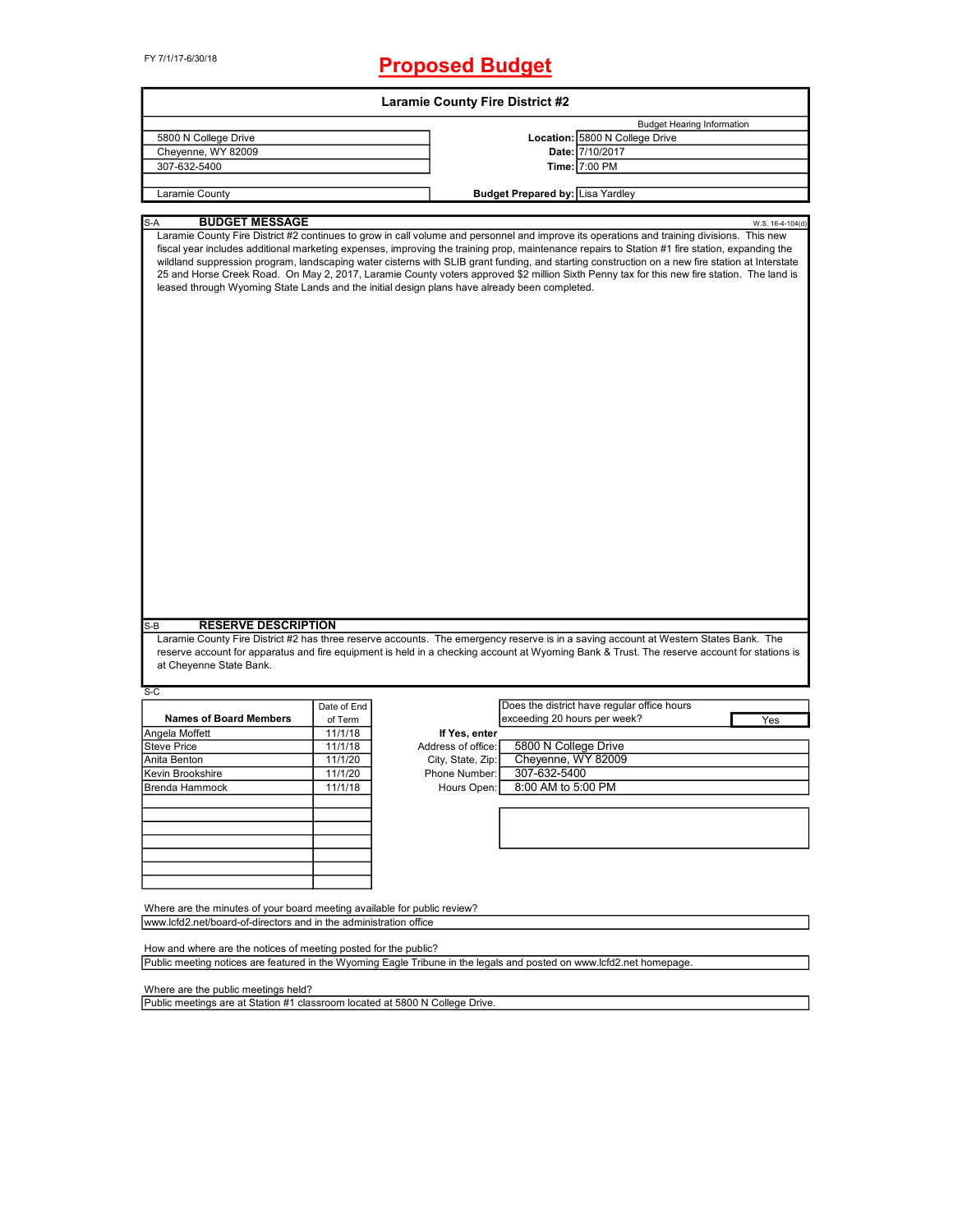#### **PROPOSED BUDGET SUMMARY**

|       | <b>OVERVIEW</b>                                             | 2015-2016<br>Actual | 2016-2017<br>Estimated | 2017-2018<br>Proposed | Pending<br>Approval |
|-------|-------------------------------------------------------------|---------------------|------------------------|-----------------------|---------------------|
|       |                                                             |                     |                        |                       |                     |
| $S-1$ | <b>Total Budgeted Expenditures</b>                          | \$1.022.992         | \$1,341,005            | \$1.676.165           |                     |
| $S-2$ | <b>Total Principal to Pay on Debt</b>                       | \$0                 | \$0                    |                       |                     |
| $S-3$ | <b>Total Change to Restricted Funds</b>                     | \$122,796           | \$20,657               | \$44,665              |                     |
|       |                                                             |                     |                        |                       |                     |
| $S-4$ | <b>Total General Fund and Forecasted Revenues Available</b> | \$1,545,792         | \$1,201,765            | \$1.720.829           |                     |
|       |                                                             |                     |                        |                       |                     |
| $S-5$ | Amount requested from County Commissioners                  | \$1,136,339         | \$1,054,008            | \$1,413,479           |                     |
|       |                                                             |                     |                        |                       |                     |
| $S-6$ | <b>Additional Funding Needed:</b>                           |                     |                        |                       |                     |

2015-2016 Actual 2016-2017 Estimated 2017-2018 Proposed Pending Approval S-7 **Operating Revenues by a set of the Second Second Second Second Second Second Second Second Second Second Second Second Second Second Second Second Second Second Second Second Second Second Second Second Second Secon** S-8 **Tax levy (From the County Treasurer)** \$1,090,052 \$1,023,552 \$1,163,479 \$1,163,479 S-9 **Government Support** \$22,968 \$22,968 \$0 \$0 S-10 **Grants** \$65,433 \$33,692 \$81,850 \$33,692 \$81,850 \$ S-11 **Other County Support (Not from Co. Treas.)** \$46,288 \$30,456 \$250,000 \$250,000 S-12 **Miscellaneous** \$23,251 \$88,697 \$225,500 \$225,500 S-13 **Other Forecasted Revenue** \$0 \$0 \$0 \$0 **S-14 <b>Total Revenue by a set of the contract of the state of the state of the state of the state of the state of the state of the state of the state of the state of the state of the state of the state of the state of th** FY 7/1/17-6/30/18 Laramie County Fire District #2 2015-2016 Actual 2016-2017 Estimated 2017-2018 Proposed Pending Approval S-15 **Capital Outlay** \$37,754 \$169,551 \$304,000 S-16 **Interest and Fees On Debt** \$0 \$0 \$5,000 \$5,000 S-17 **Administration by a strategy and the ST8,557 \$88,672** \$88,085 \$88,085 S-18 **Operations** \$808,505 \$961,073 \$1,143,880 \$1,143,880 **Indirect Costs Indirect Costs 19 Indirect Costs 198,176 198,176 198,176 198,176 198,200** S-20 **Total Expenditures** \$1,022,992 \$1,341,005 \$1,676,165 \$1,676,165 2015-2016 Actual 2016-2017 Estimated 2017-2018 Proposed Pending Approval S-21 **Principal Paid on Debt** \$0 \$0 \$0 \$0 2015-2016 Actual 2016-2017 Estimated 2017-2018 Proposed Pending Approval S-22 **TOTAL GENERAL FUNDS** \$297,800 \$0 \$0 \$0 **EXPENDITURE SUMMARY REVENUE SUMMARY DEBT SUMMARY CASH AND INVESTMENTS**

**Summary of Reserve Funds**

S-23 **Beginning Balance in Reserve Accounts**

S-24 a. Depreciation Reserve **120 a. Depreciation Reserve 120 a. 5229,206** \$351,002 \$371,658

S-25 b. Other Reserve \$0 \$0 \$0 \$0

S-27 **Amount to be added**

S-33 **TOTAL RESERVES AT END OF FISCAL YEAR** \$590,085 \$610,742 \$655,407 \$655,407

S-26 c. Emergency Reserve (Cash) **1989 1989 1989 1989 1989 1989 1989 1989 1989 1989 1989 1989 1989 1989 1989 1989 1989 1989 1989 1989 1989 1989 1989 1989 1989 1989 1989 Total Reserves (a+b+c) 6467,289 \$590,085 \$610,742 \$610,742 \$610,742 \$610,742 \$610,742 \$610,742 \$610,742 \$610,742 \$610,742 \$610,742 \$610,742 \$610,742 \$610,742 \$610,742 \$61** S-28 a. Depreciation Reserve **120 a. S. 28 a. Depreciation Reserve** 5121,796 \$90,000 \$44,664 S-29 b. Other Reserve  $\overline{30}$   $\overline{30}$   $\overline{30}$   $\overline{30}$   $\overline{30}$   $\overline{30}$   $\overline{30}$   $\overline{30}$   $\overline{30}$   $\overline{30}$ S-30 c. Emergency Reserve (Cash)  $\begin{bmatrix} 51,000 \\ 1,000 \end{bmatrix}$   $\begin{bmatrix} 51 \\ 51 \end{bmatrix}$   $\begin{bmatrix} 51 \\ 51 \end{bmatrix}$ **Total to be added (a+b+c) <b>be added** (a+b+c) **because to the status of the status of the status of the status of**  $\frac{1}{2}$ S-31 **Subtotal** \$590,085 \$680,086 \$655,407 \$655,407 S-32 **Less Total to be spent** \$0 \$69,344 \$0 \$0

*End of Summary*

*Budget Officer / District Official (if not same as "Submitted by")*

Cheyenne, WY 82009

Date adopted by Special District

**DISTRICT ADDRESS:** 5800 N College Drive **PREPARED BY:** Lisa Yardley

**DISTRICT PHONE:** 307-632-5400

3/27/17 *Form approved by Wyoming Department of Audit, Public Funds Division* Prepared in compliance with the Uniform Municipal Fiscal Procedures Act (W.S. 16-4-101 through 124) as it applies.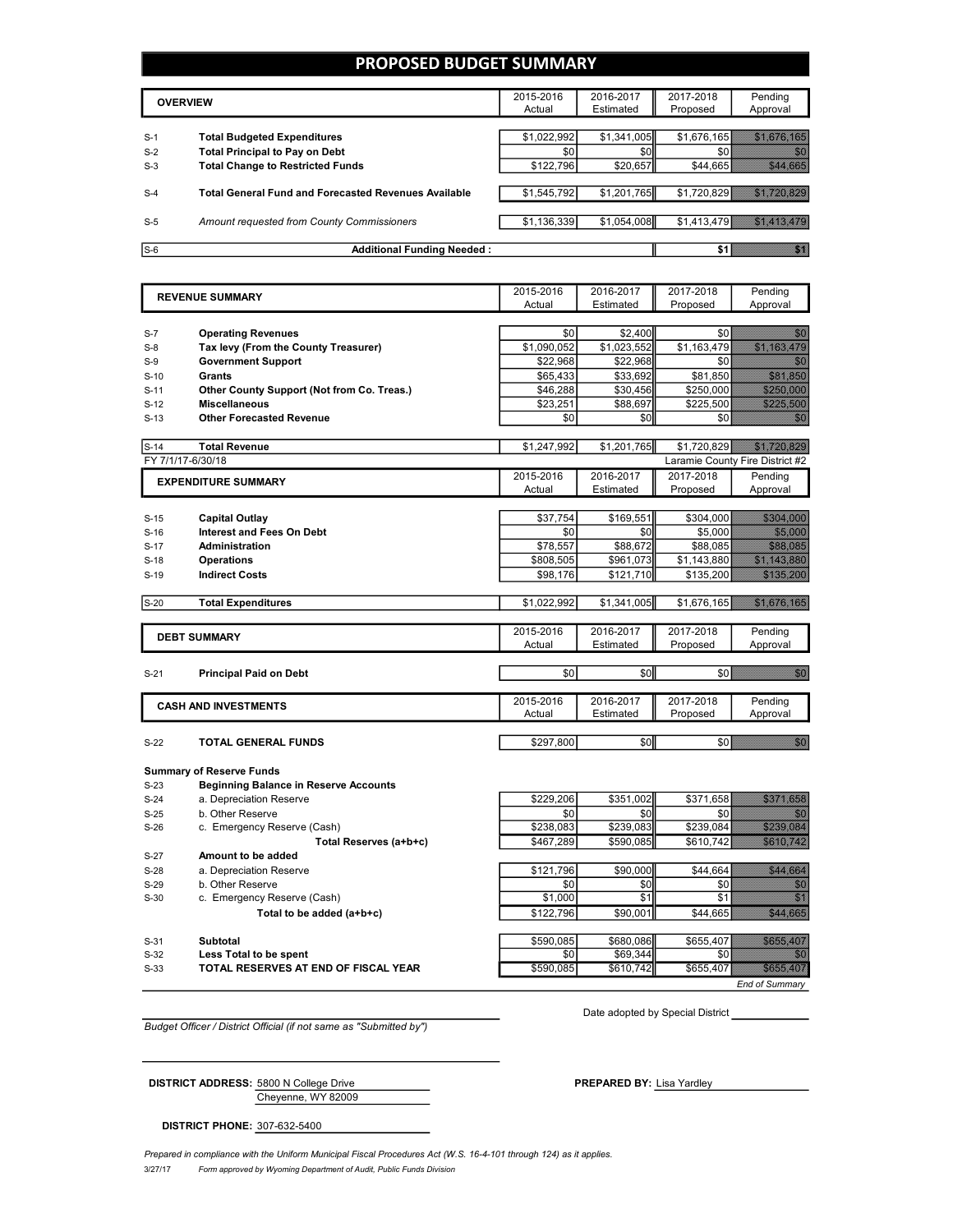# **Proposed Budget**

|         | Laramie County Fire District #2                |             |             | <b>FYE</b>  | 6/30/2018                                                                                                                                                                                                                       |
|---------|------------------------------------------------|-------------|-------------|-------------|---------------------------------------------------------------------------------------------------------------------------------------------------------------------------------------------------------------------------------|
|         | <b>NAME OF DISTRICT/BOARD</b>                  |             |             |             |                                                                                                                                                                                                                                 |
|         |                                                |             |             |             |                                                                                                                                                                                                                                 |
|         | PROPERTY TAXES AND ASSESSMENTS                 |             |             |             |                                                                                                                                                                                                                                 |
|         |                                                |             |             |             |                                                                                                                                                                                                                                 |
|         |                                                | 2015-2016   | 2016-2017   | 2017-2018   | Pending                                                                                                                                                                                                                         |
|         |                                                | Actual      | Estimated   | Proposed    | Approval                                                                                                                                                                                                                        |
| $R-1$   | <b>Property Taxes and Assessments Received</b> |             |             |             |                                                                                                                                                                                                                                 |
| $R-1.1$ | Tax Levy (From the County Treasurer)           | \$1,090,052 | \$1,023,552 | \$1,163,479 |                                                                                                                                                                                                                                 |
| $R-1.2$ | <b>Other County Support</b>                    | \$46,288    | \$30,456    | \$250,000   | 52532338                                                                                                                                                                                                                        |
|         | <b>FORECASTED REVENUE</b>                      |             |             |             |                                                                                                                                                                                                                                 |
|         |                                                |             |             |             |                                                                                                                                                                                                                                 |
|         |                                                | 2015-2016   | 2016-2017   | 2017-2018   | Pending                                                                                                                                                                                                                         |
|         |                                                | Actual      | Estimated   | Proposed    | Approval                                                                                                                                                                                                                        |
| $R-2$   | <b>Revenues from Other Governments</b>         |             |             |             |                                                                                                                                                                                                                                 |
| $R-2.1$ | <b>State Aid</b>                               |             |             |             |                                                                                                                                                                                                                                 |
| $R-2.2$ | Additional County Aid (non-treasurer)          | \$22,968    | \$22,968    | \$0         |                                                                                                                                                                                                                                 |
| $R-2.3$ | City (or Town) Aid                             |             |             |             |                                                                                                                                                                                                                                 |
| $R-2.4$ | Other (Specify)                                |             |             |             |                                                                                                                                                                                                                                 |
| $R-2.5$ | <b>Total Government Support</b>                | \$22,968    | \$22,968    | \$0         | n Ch                                                                                                                                                                                                                            |
| $R-3$   | <b>Operating Revenues</b>                      |             |             |             |                                                                                                                                                                                                                                 |
| $R-3.1$ | <b>Customer Charges</b>                        |             |             |             |                                                                                                                                                                                                                                 |
| $R-3.2$ | Sales of Goods or Services                     | $\sqrt{6}$  | \$2,400     | \$0         |                                                                                                                                                                                                                                 |
| $R-3.3$ | <b>Other Assessments</b>                       |             |             |             |                                                                                                                                                                                                                                 |
| $R-3.4$ | <b>Total Operating Revenues</b>                | \$0         | \$2,400     | \$0         | 73. J                                                                                                                                                                                                                           |
| $R-4$   | Grants                                         |             |             |             |                                                                                                                                                                                                                                 |
| $R-4.1$ | <b>Direct Federal Grants</b>                   | \$65,433    | \$33,692    | \$60,000    | seri soo                                                                                                                                                                                                                        |
| $R-4.2$ | <b>Federal Grants thru State Agencies</b>      |             |             |             |                                                                                                                                                                                                                                 |
| $R-4.3$ | <b>Grants from State Agencies</b>              | \$0         | \$0         | \$21,850    | <u>i alikuwa mwaka wa 1999.</u><br>Manazari                                                                                                                                                                                     |
| $R-4.4$ | <b>Total Grants</b>                            | \$65,433    | \$33,692    | \$81,850    |                                                                                                                                                                                                                                 |
| $R-5$   | <b>Miscellaneous Revenue</b>                   |             |             |             |                                                                                                                                                                                                                                 |
| $R-5.1$ | Interest                                       | \$191       | \$602       | \$400       | <b>SANTO SE</b>                                                                                                                                                                                                                 |
| $R-5.2$ | Other: Specify<br>Donations                    | \$557       | \$650       | \$100       |                                                                                                                                                                                                                                 |
| $R-5.3$ | Other: See Additional                          | \$22,503    | \$87,445    | \$225,000   | a a chuid ann an                                                                                                                                                                                                                |
| $R-5.4$ | <b>Total Miscellaneous</b>                     | \$23,251    | \$88,697    | \$225,500   | a a componente de la componenta del constituto del constituto del constituto del constituto del constituto de<br>Constituto del constituto del constituto del constituto del constituto del constituto del constituto del const |
| $R-5.5$ | <b>Total Forecasted Revenue</b>                | \$111,652   | \$147,757   | \$307,350   | <b>Romando</b>                                                                                                                                                                                                                  |
| $R-6$   | <b>Other Forecasted Revenue</b>                |             |             |             |                                                                                                                                                                                                                                 |
| $R-6.1$ | a. Other past due-as estimated by Co. Treas.   |             |             |             |                                                                                                                                                                                                                                 |
| $R-6.2$ | b. Other forecasted revenue (specify):         |             |             |             |                                                                                                                                                                                                                                 |
| $R-6.3$ |                                                |             |             |             |                                                                                                                                                                                                                                 |
| $R-6.4$ |                                                |             |             |             |                                                                                                                                                                                                                                 |
| $R-6.5$ |                                                |             |             |             |                                                                                                                                                                                                                                 |
| $R-6.6$ | Total Other Forecasted Revenue (a+b)           | \$0         | \$0         | \$0         | en en de la familie de la familie de la familie de la familie de la familie de la familie de la familie de la<br>Constitution de la familie de la familie de la familie de la familie de la familie de la familie de la familie |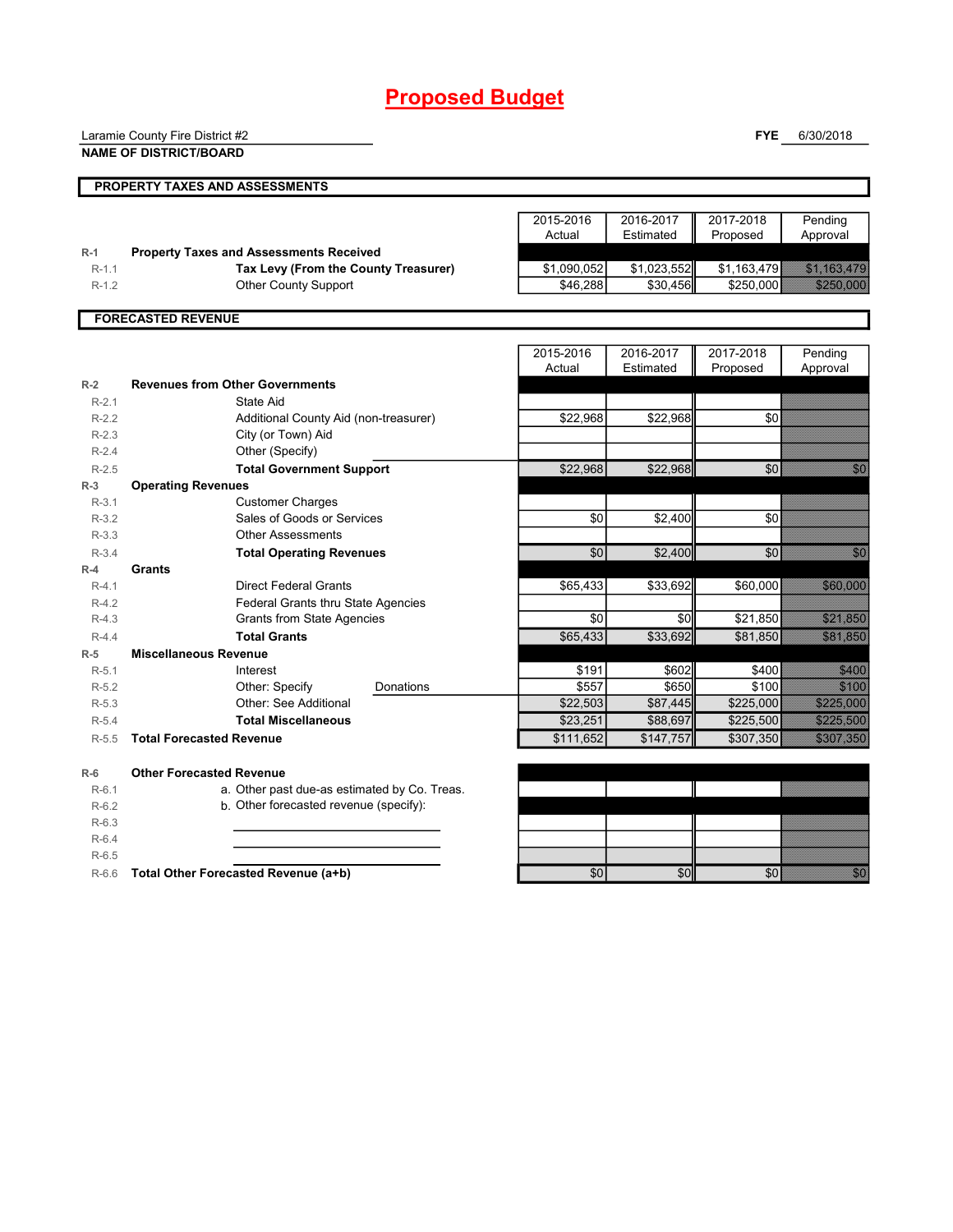### **CAPITAL OUTLAY BUDGET**

| $E-1$     | <b>Capital Outlay</b> |                         |
|-----------|-----------------------|-------------------------|
| $E - 1.1$ |                       | <b>Real Property</b>    |
| $F-12$    |                       | Vehicles                |
| $F-1.3$   |                       | <b>Office Equipment</b> |
| $F-14$    |                       | Other (Specify)         |
| $F-1.5$   |                       | Station #1 Upgrades     |
| $F-16$    |                       | New Station 2 Project   |
| $E - 1.7$ |                       |                         |
| $F-1.8$   | TOTAL CAPITAL OUTLAY  |                         |

|         |                       |                         | 2015-2016 | 2016-2017 | 2017-2018 | Pending                      |
|---------|-----------------------|-------------------------|-----------|-----------|-----------|------------------------------|
|         |                       |                         | Actual    | Estimated | Proposed  | Approval                     |
|         | <b>Capital Outlay</b> |                         |           |           |           |                              |
| $E-1.1$ |                       | <b>Real Property</b>    | \$0       | \$0       | \$0       |                              |
| $E-1.2$ |                       | Vehicles                | \$15,261  | \$112,680 | \$0       |                              |
| $E-1.3$ |                       | <b>Office Equipment</b> | \$5,549   | \$6,214   | \$9,000   |                              |
| $E-1.4$ |                       | Other (Specify)         |           |           |           |                              |
| $E-1.5$ |                       | Station #1 Upgrades     | \$16,944  | \$27,964  | \$0       |                              |
| $E-1.6$ |                       | New Station 2 Project   | \$0       | \$22.693  | \$295,000 | <u> Elizabeth Charles Co</u> |
| $E-1.7$ |                       |                         |           |           |           |                              |
| $E-1.8$ | TOTAL CAPITAL OUTLAY  |                         | \$37,754  | \$169,551 | \$304,000 | <u> Estados de Santia</u>    |

#### **ADMINISTRATION BUDGET**

| $E-2$     | <b>Personnel Services</b>            |                              |
|-----------|--------------------------------------|------------------------------|
| $E - 2.1$ |                                      | Administrator                |
| $E - 2.2$ |                                      | Secretary                    |
| $E - 2.3$ |                                      | Clerical                     |
| $E - 2.4$ |                                      | Other (Specify)              |
| $E - 2.5$ |                                      |                              |
| $E - 2.6$ |                                      |                              |
| $E - 2.7$ |                                      |                              |
| $E-3$     | <b>Board Expenses</b>                |                              |
| $E - 3.1$ |                                      | Travel                       |
| $E - 3.2$ |                                      | Mileage                      |
| $E - 3.3$ |                                      | Other (Specify)              |
| $E - 3.4$ |                                      | Supplies                     |
| $E - 3.5$ |                                      |                              |
| $E - 3.6$ |                                      |                              |
| $F-4$     | <b>Contractual Services</b>          |                              |
| $E - 4.1$ |                                      | Legal                        |
| $E-4.2$   |                                      | Accounting/Auditing          |
| $E - 4.3$ |                                      | Other (Specify)              |
| $E-4.4$   |                                      | Background checks            |
| $E-4.5$   |                                      | Station 2 Land Lease         |
| $E-4.6$   |                                      |                              |
| $E-5$     | <b>Other Administrative Expenses</b> |                              |
| $E - 5.1$ |                                      | <b>Office Supplies</b>       |
| $E - 5.2$ |                                      | Office equipment, rent & rep |
| $E - 5.3$ |                                      | Education                    |
| $E - 5.4$ |                                      | Registrations                |
| $E - 5.5$ |                                      | Other (Specify)              |
| $E - 5.6$ |                                      | Bank service charge          |
| $E - 5.7$ |                                      | Software and upgrades        |
| $E - 5.8$ |                                      |                              |
| $E-6$     | <b>TOTAL ADMINISTRATION</b>          |                              |

|                          |                                      | 2015-2016<br>Actual | 2016-2017<br>Estimated | 2017-2018<br>Proposed | Pending<br>Approval       |
|--------------------------|--------------------------------------|---------------------|------------------------|-----------------------|---------------------------|
| 2                        | <b>Personnel Services</b>            |                     |                        |                       |                           |
| $E - 2.1$                | Administrator                        | \$41,500            | \$48,333               | \$51,500              |                           |
| $E - 2.2$                | Secretary                            |                     |                        |                       |                           |
| $E - 2.3$                | Clerical                             |                     |                        |                       |                           |
| $E - 2.4$                | Other (Specify)                      |                     |                        |                       |                           |
| $E-2.5$                  |                                      |                     |                        |                       |                           |
| $E - 2.6$                |                                      |                     |                        |                       |                           |
| $E - 2.7$                |                                      |                     |                        |                       |                           |
| $\overline{\phantom{a}}$ | <b>Board Expenses</b>                |                     |                        |                       |                           |
| $E-3.1$                  | Travel                               |                     |                        |                       |                           |
| $E - 3.2$                | Mileage                              |                     |                        |                       |                           |
| $E - 3.3$                | Other (Specify)                      |                     |                        |                       |                           |
| $E - 3.4$                | Supplies                             | \$494               | \$602                  | \$2,500               |                           |
| $E - 3.5$                |                                      |                     |                        |                       |                           |
| $E - 3.6$                |                                      |                     |                        |                       |                           |
| ļ.                       | <b>Contractual Services</b>          |                     |                        |                       |                           |
| $E - 4.1$                | Legal                                | \$7,872             | \$9,132                | \$3,000               | 88.888                    |
| $E - 4.2$                | Accounting/Auditing                  | \$8,000             | \$8,300                | \$8,500               | ,,,,,,,,,,,,,,,,          |
| $E-4.3$                  | Other (Specify)                      |                     |                        |                       |                           |
| $E - 4.4$                | Background checks                    | \$572               | \$572                  | \$1,000               |                           |
| $E-4.5$                  | Station 2 Land Lease                 | \$0                 | \$0                    | \$2,735               | <u>startin e</u>          |
| $E - 4.6$                |                                      |                     |                        |                       |                           |
| $\overline{\phantom{a}}$ | <b>Other Administrative Expenses</b> |                     |                        |                       |                           |
| $E - 5.1$                | <b>Office Supplies</b>               | \$8,778             | \$3,334                | \$4,950               | <b>1944 - 1955 - 1966</b> |
| $E - 5.2$                | Office equipment, rent & repair      | \$3,014             | \$3,014                | \$2,300               | <u>salah seba</u>         |
| $E - 5.3$                | Education                            |                     |                        |                       |                           |
| $E - 5.4$                | Registrations                        | \$2,846             | \$3,178                | \$3,500               | <b>1979 - 1989</b>        |
| $E - 5.5$                | Other (Specify)                      |                     |                        |                       |                           |
| $E - 5.6$                | Bank service charge                  | \$167               | \$130                  | \$100                 |                           |
| $E - 5.7$                | Software and upgrades                | \$5,315             | \$12,075               | \$8,000               | 55. 35.                   |
| $E - 5.8$                |                                      |                     |                        |                       |                           |
| ŝ                        | <b>TOTAL ADMINISTRATION</b>          | \$78,557            | \$88,672               | \$88,085              | <b>SEE ALE</b>            |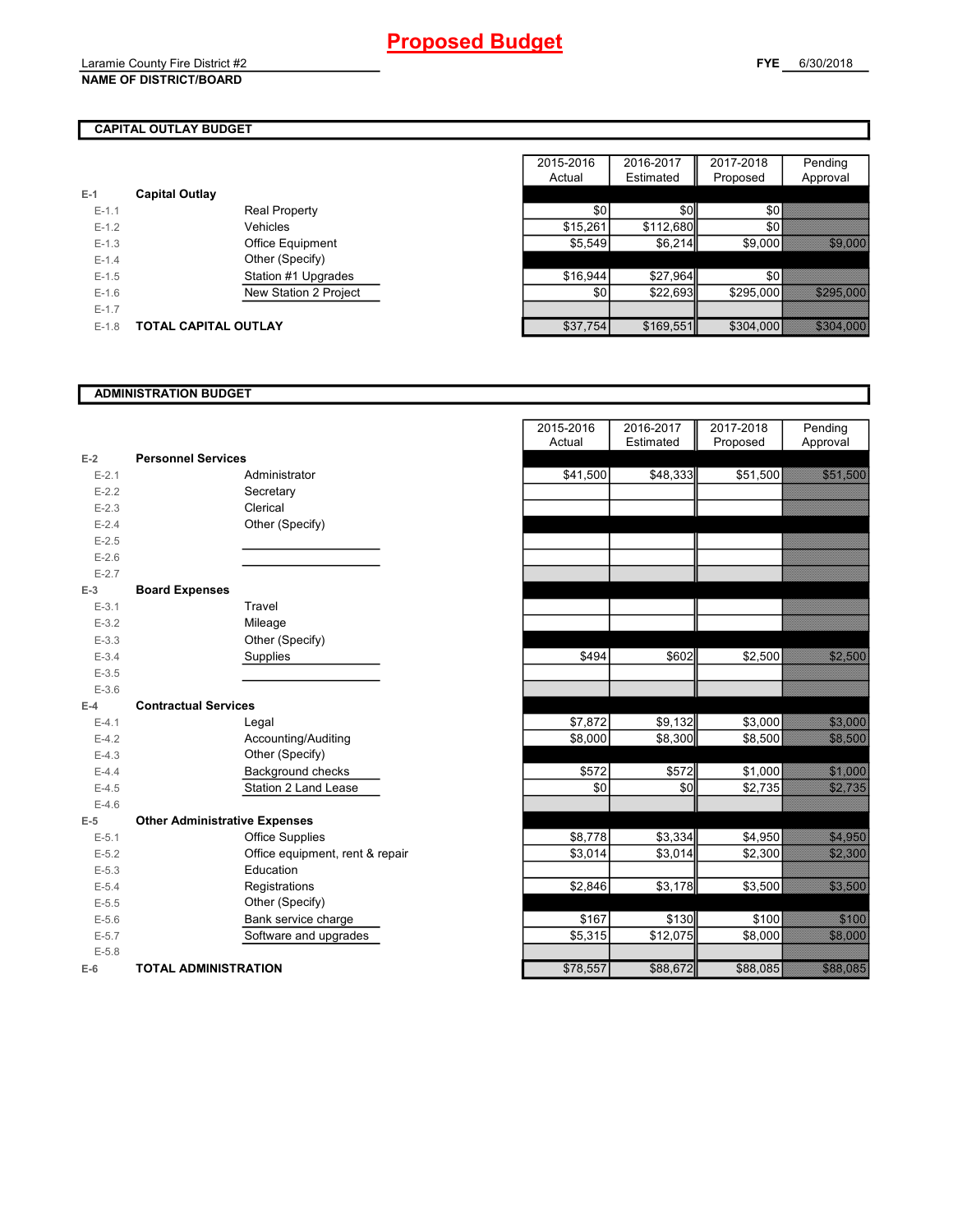## **OPERATIONS BUDGET**

| $E-7$     | <b>Personnel Services</b>              |           |                       |                      |                                                                                         |
|-----------|----------------------------------------|-----------|-----------------------|----------------------|-----------------------------------------------------------------------------------------|
| $E - 7.1$ | Wages--Operations                      | \$173,000 | \$198,667             | \$207,030            |                                                                                         |
| $E - 7.2$ | <b>Service Contracts</b>               |           |                       |                      |                                                                                         |
| $E - 7.3$ | Other (Specify)                        |           |                       |                      |                                                                                         |
| $E - 7.4$ | <b>Volunteer Stipends</b>              | \$113,973 | $\overline{$103,215}$ | \$105,000            |                                                                                         |
| $E - 7.5$ | Residency Program                      | \$21,325  | \$24,465              | \$28,800             | 3232333                                                                                 |
| $E - 7.6$ |                                        |           |                       |                      |                                                                                         |
| $E-8$     | <b>Travel</b>                          |           |                       |                      |                                                                                         |
| $E-8.1$   | Mileage                                |           |                       |                      |                                                                                         |
| $E-8.2$   | Other (Specify)                        |           |                       |                      |                                                                                         |
| $E-8.3$   | <b>Chief Travel Expenses</b>           | \$1,452   | \$7,040               | \$7,500              | <u> Hillings St</u>                                                                     |
| $E - 8.4$ | Fuel                                   | \$22,534  | \$27,668              | $\overline{$}29,000$ |                                                                                         |
| $E - 8.5$ |                                        |           |                       |                      |                                                                                         |
| $E-9$     | <b>Operating supplies (List)</b>       |           |                       |                      |                                                                                         |
| $E-9.1$   | Supplies                               | \$30,885  | \$32,649              | \$42,050             |                                                                                         |
| $E-9.2$   | New Equipment                          | \$79,702  | \$78,415              | \$79,000             | <b>Maria Carl</b>                                                                       |
| $E-9.3$   | Equip & Apparatus Maint                | \$100,988 | \$120,062             | \$107,150            |                                                                                         |
| $E-9.4$   | <b>Building Maintenance</b>            | \$27,073  | \$27,960              | \$45,000             | <b>1999</b>                                                                             |
| $E-9.5$   |                                        |           |                       |                      |                                                                                         |
| $E-10$    | <b>Program Services (List)</b>         |           |                       |                      |                                                                                         |
| $E-10.1$  | <b>Retention &amp; Recruitment</b>     | \$16,847  | \$23,584              | \$25,500             | <b>Side Association</b>                                                                 |
| $E-10.2$  | <b>Public Education</b>                | \$6,246   | \$3,294               | \$18,500             |                                                                                         |
| $E-10.3$  | Training/Education                     | \$93,067  | \$99,198              | \$96,500             | <b>1999 - 1999</b>                                                                      |
| $E-10.4$  | <b>Resident Supplies</b>               | \$14,596  | \$20,972              | \$20,000             | 5787888                                                                                 |
| $E-10.5$  |                                        |           |                       |                      |                                                                                         |
| $E-11$    | <b>Contractual Arrangements (List)</b> |           |                       |                      |                                                                                         |
| $E-11.1$  | Utilities (electric, gas, etc)         | \$42,965  | \$44,804              | \$45,000             | <b>1989 - 1989 - 1989 - 1989 - 1989 - 1989 - 1989 - 1989 - 1989 - 1989 - 1989 - 198</b> |
| $E-11.2$  |                                        |           |                       |                      |                                                                                         |
| $E-11.3$  |                                        |           |                       |                      |                                                                                         |
| $E-11.4$  |                                        |           |                       |                      |                                                                                         |
| $E-11.5$  |                                        |           |                       |                      |                                                                                         |
| $E-12$    | <b>Other operations (Specify)</b>      |           |                       |                      |                                                                                         |
| $E-12.1$  | Personnel Equipment                    | \$63,852  | \$65,117              | \$66,000             |                                                                                         |
| $E-12.2$  | <b>SLIB Water Cisterns</b>             | \$0       | \$0                   | \$21,850             | <u> Hillian Sta</u>                                                                     |
| $E-12.3$  | <b>Wildland Fire Program</b>           | \$0       | \$83,964              | \$200,000            | 3280 RS                                                                                 |
| $E-12.4$  |                                        |           |                       |                      |                                                                                         |
| $E-12.5$  |                                        |           |                       |                      |                                                                                         |
| $E-13$    | <b>TOTAL OPERATIONS</b>                | \$808,505 | \$961,073             | \$1,143,880          | <u> Maria Alexandro de Sant</u>                                                         |

|           |                                        | 2015-2016<br>Actual | 2016-2017<br>Estimated | 2017-2018<br>Proposed | Pending<br>Approval  |
|-----------|----------------------------------------|---------------------|------------------------|-----------------------|----------------------|
| $-7$      | <b>Personnel Services</b>              |                     |                        |                       |                      |
| $E - 7.1$ | Wages--Operations                      | \$173,000           | \$198,667              | \$207,030             | <u>SZA CZYKOCZKO</u> |
| $E - 7.2$ | <b>Service Contracts</b>               |                     |                        |                       |                      |
| $E - 7.3$ | Other (Specify)                        |                     |                        |                       |                      |
| $E - 7.4$ | Volunteer Stipends                     | \$113,973           | \$103,215              | \$105,000             | <u>e de la cont</u>  |
| $E - 7.5$ | Residency Program                      | \$21,325            | \$24,465               | \$28,800              | a a bhliain 1979.    |
| $E - 7.6$ |                                        |                     |                        |                       |                      |
| 8         | <b>Travel</b>                          |                     |                        |                       |                      |
| $E-8.1$   | Mileage                                |                     |                        |                       |                      |
| $E-8.2$   | Other (Specify)                        |                     |                        |                       |                      |
| $E-8.3$   | <b>Chief Travel Expenses</b>           | \$1,452             | \$7,040                | \$7,500               | <b>SAMARISTA</b>     |
| $E-8.4$   | Fuel                                   | \$22,534            | \$27,668               | \$29,000              | 323 SSS              |
| $E-8.5$   |                                        |                     |                        |                       |                      |
| 9         | <b>Operating supplies (List)</b>       |                     |                        |                       |                      |
| $E-9.1$   | Supplies                               | \$30,885            | \$32,649               | \$42,050              |                      |
| $E-9.2$   | New Equipment                          | \$79,702            | \$78,415               | \$79,000              | <b>1977 - 1988</b>   |
| $E-9.3$   | Equip & Apparatus Maint                | \$100,988           | \$120,062              | \$107,150             | <u>SAMASI</u>        |
| $E-9.4$   | <b>Building Maintenance</b>            | \$27,073            | \$27,960               | \$45,000              | 545.888              |
| $E-9.5$   |                                        |                     |                        |                       |                      |
| $-10$     | <b>Program Services (List)</b>         |                     |                        |                       |                      |
| $E-10.1$  | Retention & Recruitment                | \$16,847            | \$23,584               | \$25,500              | <b>STATISTICS</b>    |
| $E-10.2$  | <b>Public Education</b>                | \$6.246             | \$3.294                | \$18,500              | 57.8.15.00           |
| $E-10.3$  | Training/Education                     | \$93,067            | \$99,198               | \$96,500              | a a shekarar 200     |
| $E-10.4$  | <b>Resident Supplies</b>               | \$14,596            | \$20,972               | \$20,000              | 528 888              |
| $E-10.5$  |                                        |                     |                        |                       |                      |
| $-11$     | <b>Contractual Arrangements (List)</b> |                     |                        |                       |                      |
| $E-11.1$  | Utilities (electric, gas, etc)         | \$42,965            | \$44,804               | \$45,000              | 545.888              |
| $E-11.2$  |                                        |                     |                        |                       |                      |
| $E-11.3$  |                                        |                     |                        |                       |                      |
| $E-11.4$  |                                        |                     |                        |                       |                      |
| $E-11.5$  |                                        |                     |                        |                       |                      |
| 12        | <b>Other operations (Specify)</b>      |                     |                        |                       |                      |
| $E-12.1$  | Personnel Equipment                    | \$63,852            | \$65,117               | \$66,000              | <b>388 MAY</b>       |
| $E-12.2$  | <b>SLIB Water Cisterns</b>             | \$0                 | \$0                    | \$21,850              | <u>Silik Bisto</u>   |
| $E-12.3$  | <b>Wildland Fire Program</b>           | \$0                 | \$83,964               | \$200,000             | 32. SO 866           |
| $E-12.4$  |                                        |                     |                        |                       |                      |
| $E-12.5$  |                                        |                     |                        |                       |                      |
| $-13$     | <b>TOTAL OPERATIONS</b>                | \$808,505           | \$961,073              | \$1,143,880           | USA MARAGA KA        |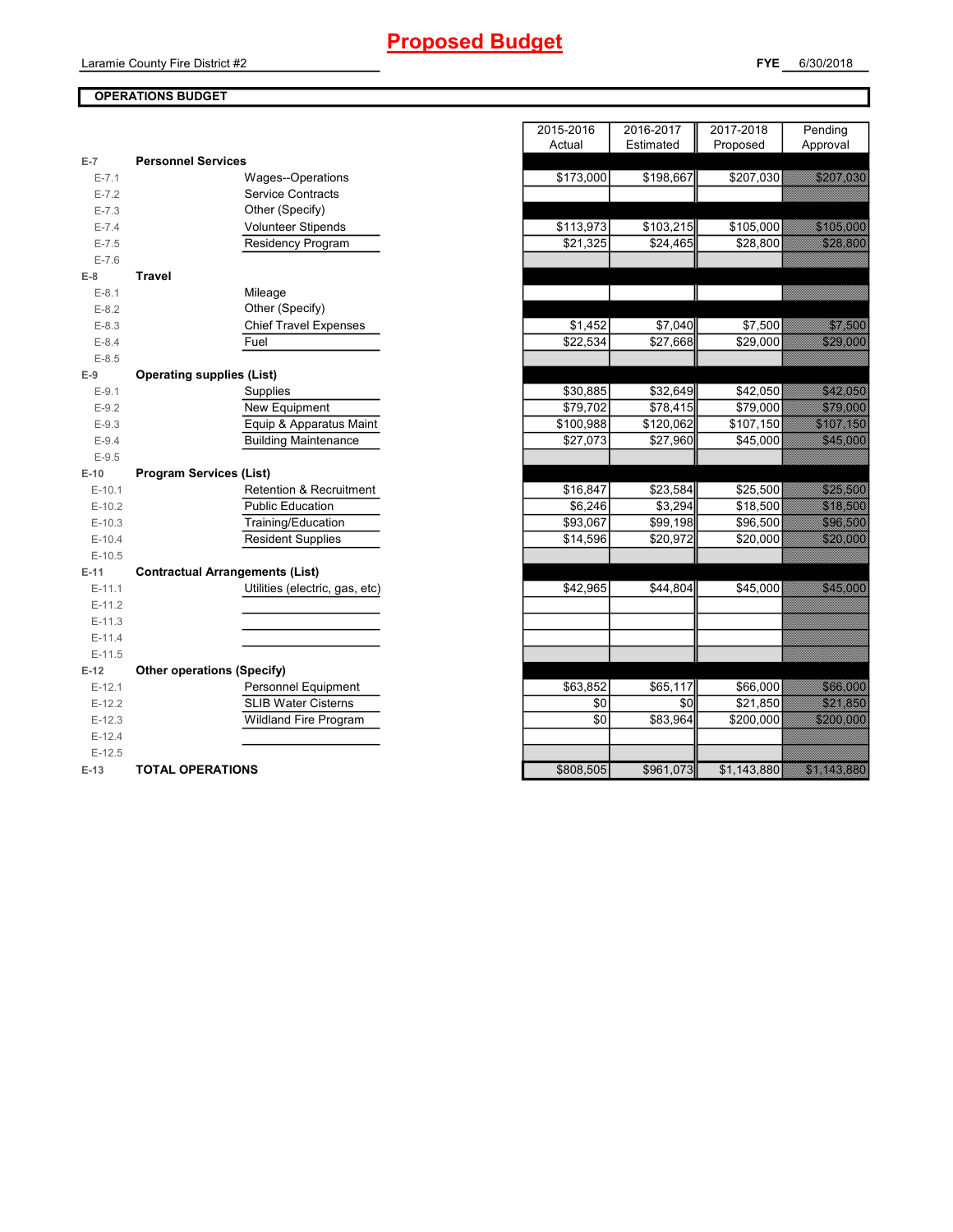#### **INDIRECT COSTS BUDGET**

| E-14     | Insurance                     |
|----------|-------------------------------|
| $F-141$  | Liability                     |
| $E-14.2$ | <b>Buildings and vehicles</b> |
| $F-14.3$ | Equipment                     |
| $E-14.4$ | Other (Specify)               |
| $E-14.5$ |                               |
| $F-146$  |                               |
| $F-147$  |                               |
| $E-15$   | Indirect payroll costs:       |
| $E-15.1$ | FICA (Social Security) taxes  |
| $E-15.2$ | <b>Workers Compensation</b>   |
| $E-15.3$ | <b>Unemployment Taxes</b>     |
| $F-154$  | Retirement                    |
| $E-15.5$ | Health Insurance              |
| $E-15.6$ | Other (Specify)               |
| $E-15.7$ |                               |
| $E-15.8$ |                               |
| $E-15.9$ |                               |
| $E-16$   | <b>Depreciation Expenses</b>  |
| $E-17$   | <b>TOTAL INDIRECT COSTS</b>   |

|          |                              | 2015-2016 | 2016-2017 | 2017-2018 | Pending            |
|----------|------------------------------|-----------|-----------|-----------|--------------------|
|          |                              | Actual    | Estimated | Proposed  | Approval           |
| $E-14$   | Insurance                    |           |           |           |                    |
| $E-14.1$ | Liability                    | \$5,140   | \$5,476   | \$5,500   |                    |
| $E-14.2$ | Buildings and vehicles       | \$12,662  | \$13,629  | \$14,500  |                    |
| $E-14.3$ | Equipment                    |           |           |           |                    |
| $E-14.4$ | Other (Specify)              |           |           |           |                    |
| $E-14.5$ |                              |           |           |           |                    |
| $E-14.6$ |                              |           |           |           |                    |
| $E-14.7$ |                              |           |           |           |                    |
| $E-15$   | Indirect payroll costs:      |           |           |           |                    |
| $E-15.1$ | FICA (Social Security) taxes | \$15,757  | \$16,016  | \$17,000  |                    |
| $E-15.2$ | <b>Workers Compensation</b>  | \$14,506  | \$29,649  | \$33,000  | 333 ROS            |
| $E-15.3$ | <b>Unemployment Taxes</b>    | \$947     | \$879     | \$900     | 83 M               |
| $E-15.4$ | Retirement                   | \$29,049  | \$32,416  | \$35,300  |                    |
| $E-15.5$ | <b>Health Insurance</b>      | \$20,116  | \$23,645  | \$29,000  |                    |
| $E-15.6$ | Other (Specify)              |           |           |           |                    |
| $E-15.7$ |                              |           |           |           |                    |
| $E-15.8$ |                              |           |           |           |                    |
| $E-15.9$ |                              |           |           |           |                    |
| E-16     | <b>Depreciation Expenses</b> |           |           |           |                    |
| $E-17$   | <b>TOTAL INDIRECT COSTS</b>  | \$98,176  | \$121,710 | \$135,200 | <u> Karalinski</u> |
|          |                              |           |           |           |                    |

#### **DEBT SERVICE BUDGET**

|         |                           | 2015-2016 | 2016-2017 | 2017-2018 | Pending                                                                                                                                                                                                                        |
|---------|---------------------------|-----------|-----------|-----------|--------------------------------------------------------------------------------------------------------------------------------------------------------------------------------------------------------------------------------|
|         |                           | Actual    | Estimated | Proposed  | Approval                                                                                                                                                                                                                       |
| $D-1$   | <b>Debt Service</b>       |           |           |           |                                                                                                                                                                                                                                |
| $D-1.1$ | Principal                 | \$0       | \$0       |           |                                                                                                                                                                                                                                |
| $D-1.2$ | Interest                  |           |           |           |                                                                                                                                                                                                                                |
| $D-1.3$ | Fees                      |           |           | \$5,000   | <b>1989 - 1989 - 1989</b>                                                                                                                                                                                                      |
| $D-2$   | <b>TOTAL DEBT SERVICE</b> | \$0       | \$0       | \$5,000   | 1999 - 1999 - 1999 - 1999 - 1999 - 1999 - 1999 - 1999 - 1999 - 1999 - 1999 - 1999 - 1999 - 1999 - 1999 - 1999<br>1999 - 1999 - 1999 - 1999 - 1999 - 1999 - 1999 - 1999 - 1999 - 1999 - 1999 - 1999 - 1999 - 1999 - 1999 - 1999 |